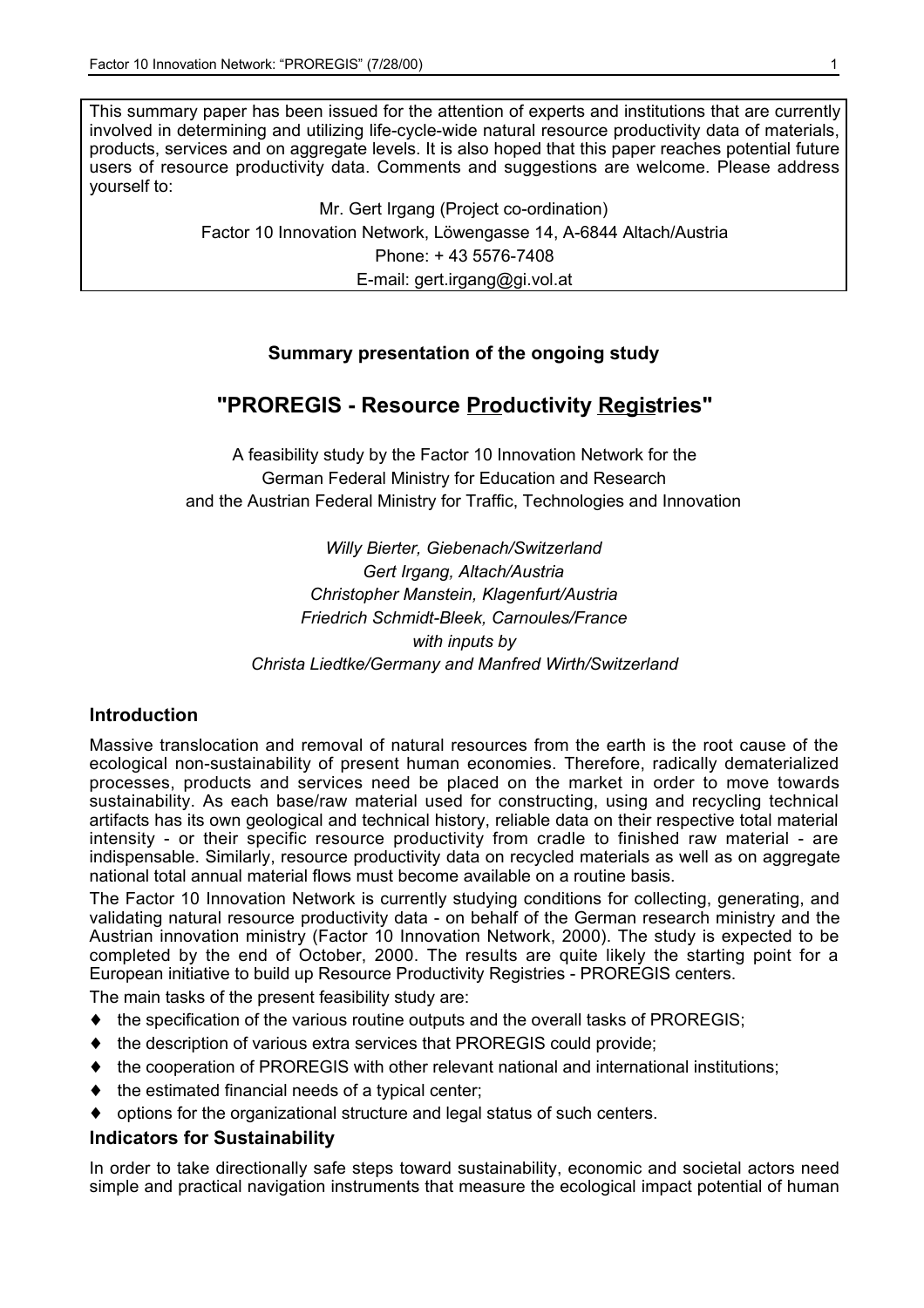activities, products and services. In order not to hamper international trade, these instruments need to be acknowledged by governments at an international level.

Navigation instruments must reflect the full story of values added and values lost - "from cradle to grave" - if serious errors are to be avoided. This is not a recent discovery. For example, sound purchasing and investment decisions were always based on Life Cycle Analysis (LCA) considerations. And so are education plans for children.

Today, more than 100 million enterprises produce some 6 million different products worldwide and perhaps ten times as many services every day. Products and services change continuously. They are consumed and used by 6 billion people, living in more than 200 countries and territories with different cultural backgrounds and varying geographical conditions. And just one single ecosphere supplies all the resources for humanity.

In order to progress toward sustainability it is therefore unavoidable to measure and compare the resource intensity - or the "ecological price" - of the performance of consumers, enterprises, communities, and countries, and in particular that of processes, products and services. Determining these "ecological prices" should - at least in principle - be as uncomplicated and reliable as putting an economical price tag on them. As long as this is not possible, discussions on sustainability remain academic, because what cannot be measured fast and efficiently cannot be managed, re-designed, and compared either - million and billion times each day.

A practical and widely accepted (set of) indicator(s) for determining ecological stress potentials must meet the following conditions: It should

- ♦ apply to all processes, goods and services alike from cradle to grave;
- be satisfactory from a scientific point of view;
- ◆ be easy to handle:
- ♦ be cost-effective and time-efficient in its application;
- ♦ yield directionally correct answers;
- build a bridge to economic reality and theory;
- be applicable beyond political and geographic boundaries.

#### **Factor 10, MIPS and TMF**

To solve the problems before us, a radical cutback in global resource use is unavoidable (Schmidt-Bleek, 1993; Factor 10 Club; Schmidt-Bleek, 2000; Carnoules, 2000). The same is true for energy, as long as it derives from converting natural materials into heat. A Factor 10 increase in resource productivity has been intensively discussed and widely accepted during the past 8 years as a reasonable first "landing place" for the future. Many experiences in industry show that this goal is reachable without loss of end-use satisfaction, probably within one generation (Fussler, 1996; Schmidt-Bleek/Manstein, 1999; Hawken, 1999). The resource intensity of any economic output can be expressed as Material (including energy) Input Per unit of Service or per unit of extracted value, the MIPS. The resource productivity is expressed as S / MI. Since LCA conditions apply, all translocations of natural resources leading to the finished product, its use, maintenance, remanufacturing, etc. have to be considered. The hidden materials that are not imbedded in the finished product - and yet needed for its production and use - is its "ecological rucksack".

Each base/raw material has its own technical history, involving natural materials that were used up or cast aside in the process - its "rucksack- or MI- factor". Rucksack factors for non-renewable materials reach from 1.2 for natural gas, 7 for steel, 8 for PVC, 85 for aluminum, 140 for nickel, 500 for copper, all the way to 540 000 for gold. With the help of MI-factors, the rucksacks of finished products can be calculated straightforwardly. The ecological stress potential per unit output of functionally equivalent products can be directly compared. With these numbers, too, relative tax rates for natural resources can be constructed as well as custom duties for finished products. MIfactors are indispensable for eco-designing - or re-designing - processes, products and services.

MI and MIPS could be considered as entry points for more elaborate eco-balance computations on the micro level (processes, products, services). And Total (national) Resource Flows - TMF - are required in order to monitor the success of eco-policies on the national, regional, or global level. Rucksacks have to be included in both cases (Bringezu, 1993; WRI, 1997). If rucksacks are not included, the ecological impact potential has not been considered on a cradle to grave basis.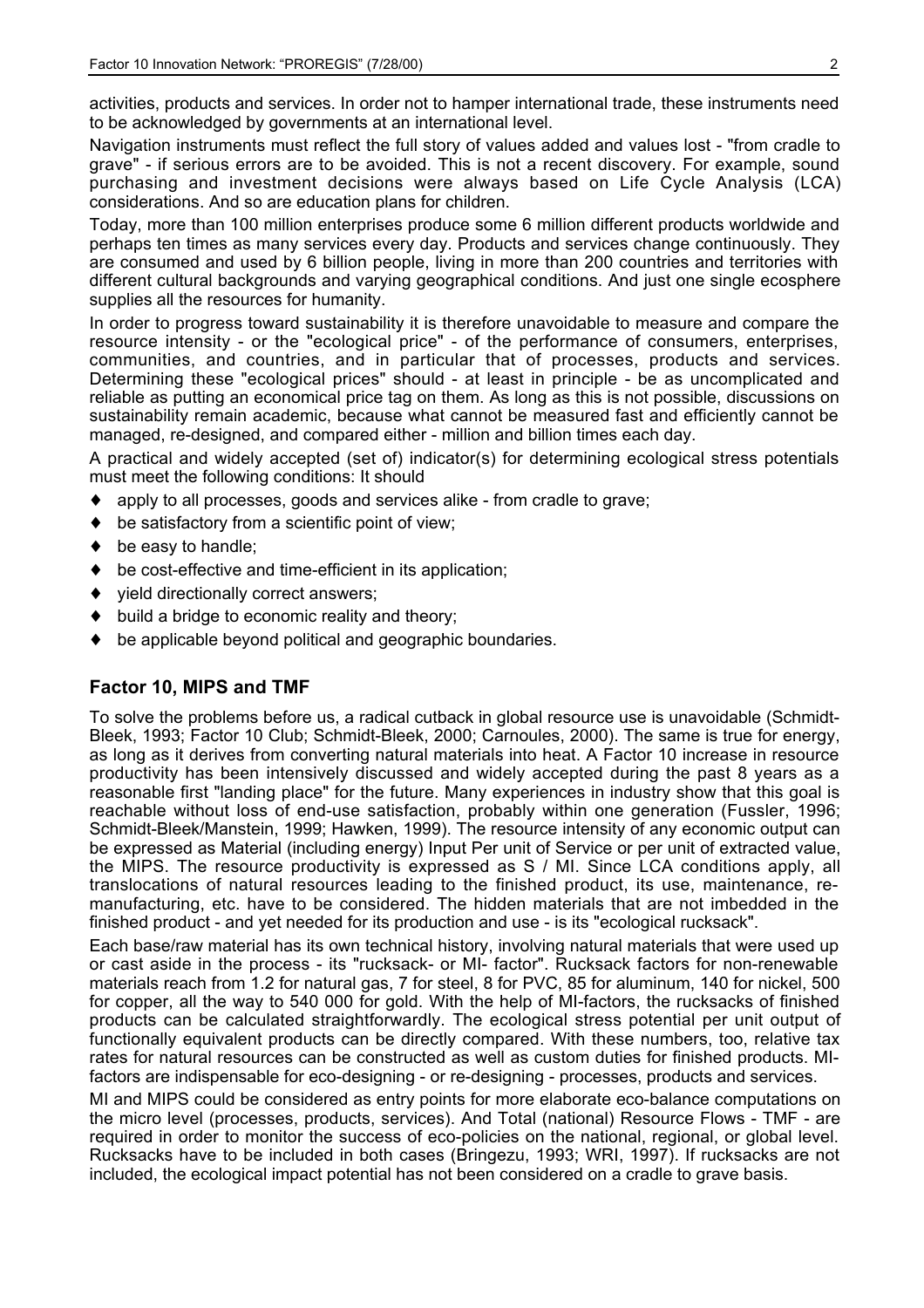The key to ecological success is to use as little natural resources as possible for producing useful outputs. For this, no technical fixes exist. System solutions, involving for instance the entire value added chain, are often particularly effective. And social choices can often be as valuable in saving resources as technical improvements. For instance, using a towel for three days in a hotel instead for only one day increases the resource productivity by a factor of three.

The Wuppertal Institute, the Factor 10 Innovation Network as well as Dow Europe have determined the system-wide resource productivity (material-input) factors for many base materials and chemicals (see for example: http://www.wupperinst.org/projekte/mipsonline). All of them must be re-evaluated and validated from time to time.

During the past few years, the Factor 10/MIPS-Concept has been applied in far more than 100 small, medium and large enterprises. Software programs have greatly simplified on-the-spot decision making. This has led to new eco-intelligent and in many cases surprising products and services. In addition, astounding synergies in areas such as creativity, communication and cooperation among employees were observed and frequently the management structure changed almost by itself (Lehner/Schmidt-Bleek, 1999; Schmidt-Bleek/Manstein, 1999).

#### **First conclusions**

Resource productivity factors for new materials must be established on a continuing basis. Existing resource productivity factors can also change over time because they depend on economic conditions, innovations (dematerialization), processes, transport intensities, as well as on geological and geographic realities. Therefore, they must be periodically re-evaluated.

From a scientific as well as from a practical point of view it appears necessary to establish registries for resource productivity factors. We call them PROREGIS - Centers for Resource Productivity Factors (Factor 10 Innovation Network, 2000). These centers could perform the following tasks:

- 1. Continued development of the theoretical and practical basis for computing resource productivity information and applying it in practice;
- 2. Publication of manuals describing the theoretical bases and practical application of resource productivity factors in different languages;
- 3. Regular re-evaluation of existing and the computation of new material (MI), and area (FI) input factors for raw materials;
- 4. Anual computation of total material flows (TMF) for countries, and where appropriate, also for other economic units;
- 5. Publication (e.g. through the internet) of validated resource productivity factors as well as TMF data;
- 6. Computation and publication of (regional) MI- and FI- factors for standardized food- and feed stuff as well as standardized building parts, intermediate products etc.;
- 7. Co-operation in and support of activities to evaluate and compare ecological, social, and economic progress of enterprises, communities, countries, and regions;
- 8. Upon request and payment, computation of ecological rucksacks of services, products, buildings, infrastructures etc.;
- 9. Upon request and payment, support of designing novel services, products, buildings, infrastructures etc.;
- 10. Upon request and payment, co-operation with and practical support of consumer groups, communities, enterprises, governments, international organizations, standards organizations and institutions to teach them to apply resource productivity factors in their work;
- 11. Upon request and payment, carrying out training courses for the computation of resource productivity factors and MIPS values, as well as for the design of advanced products, services and systems solutions;
- 12. Upon request and payment, the carrying out creativity and innovation workshops;
- 13. Upon request and payment, carrying out training courses for effective and socially conscious management;
- 14. Upon request and payment, carrying out studies that generate data for fiscal reforms, custom duties, certificates, labels, R&D priorities etc.;